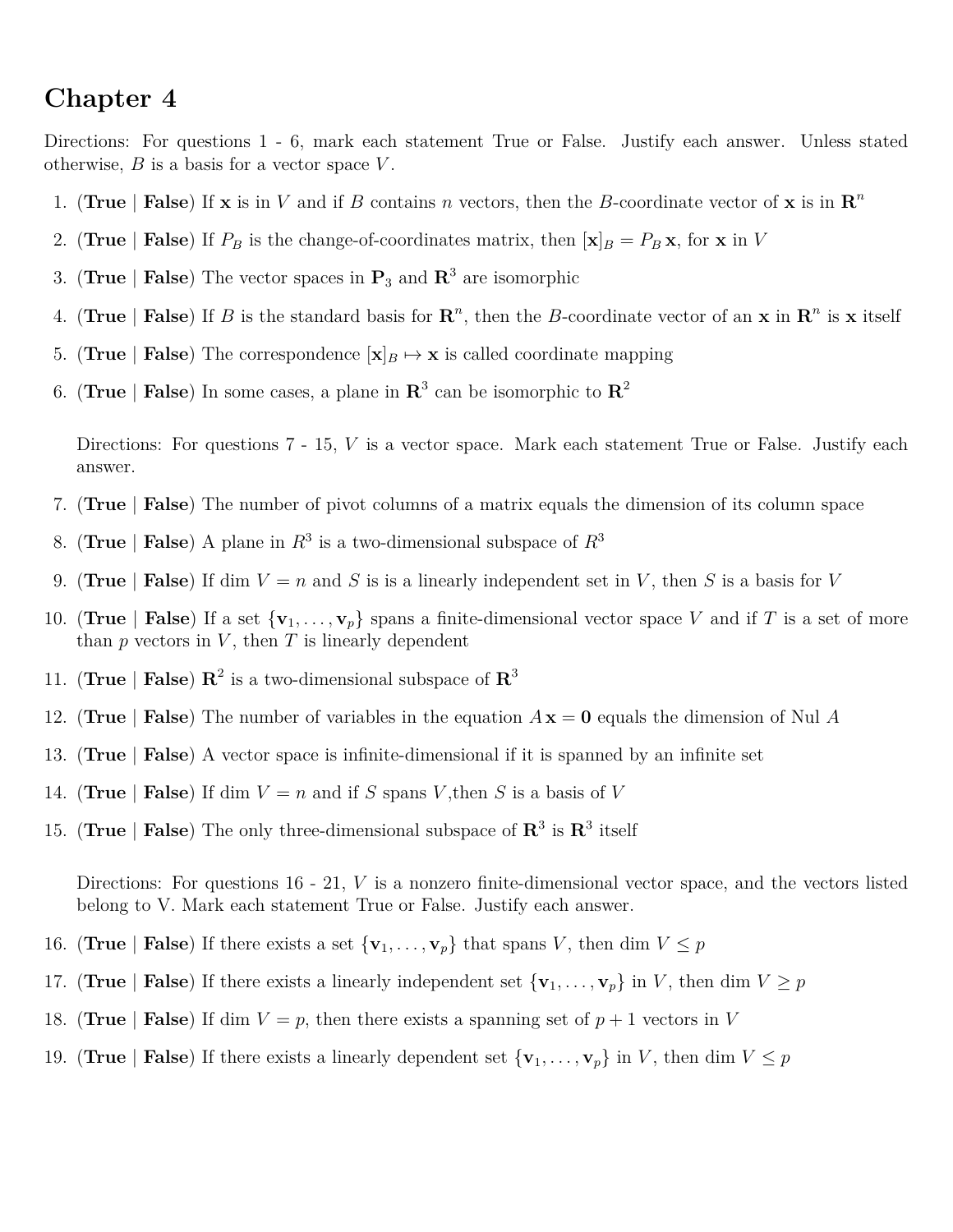- 20. (**True** | **False**) If every set of p elements in V fails to span V, then dim  $V > p$
- 21. (**True** | **False**) If  $p \ge 2$  and dim  $V = p$ , then every set of  $p 1$  nonzero vectors is linearly independent

Directions: For questions 22 - 30, *A* is an  $m \times n$  matrix. Mark each statement True or False. Justify each answer.

- 22. (**True** | **False**) The row space of *A* is the same as the column space of *A<sup>T</sup>*
- 23. (**True** | **False**) If *B* is any echelon form of *A*, and if *B* has three nonzero rows, then the first three rows of *A* form a basis for Row *A*
- 24. (**True** | **False**) The dimensions of the row space and the column space of *A* are the same, even if *A* is not square
- 25. (**True** | **False**) The sum of the dimensions of the row space and the null space of *A* equals the number of rows in *A*
- 26. (**True** | **False**) If *B* is any echelon form of *A*, then the pivot columns of *B* form a basis for the column space of *A*
- 27. (**True** | **False**) Row operations preserve the linear dependence relations among the rows of *A*
- 28. (**True** | **False**) The dimension of the null space of *A* is the number of columns of *A* that are *not* pivot columns
- 29. (**True** | **False**) The row space of  $A<sup>T</sup>$  is the same as the column space of  $A$
- 30. (**True** | **False**) If *A* and *B* are row equivalent, then their row spaces are the same

Directions: For questions 31 - 34, *B* and *C* are bases for a vector space *V*. Mark each statement True or False. Justify your answer.

- 31. (**True** | **False**) The columns of the change-of-coordinates matrix *<sup>C</sup>P<sup>B</sup>* are *B*-coordinate vectors of the vectors in *C*
- 32. (True | **False**) If  $V = \mathbb{R}^n$  and C is the standard basis for V, the  $cP_B$  is the same as the change-ofcoordinates matrix *I<sup>B</sup>*
- 33. (True | False) The columns of  $\,P_B$  are linearly independent
- 34. (True | False) If  $V = \mathbb{R}^2$ ,  $B = \{b_1, b_2\}$  and  $C = \{c_1, c_2\}$ , then row reduction of  $[c_1 \ c_2 \ b_1 \ b_2]$  to [*I P*] produces a matrix *P* that satisfies  $[\mathbf{x}]_B = P[\mathbf{x}]_C$  for all **x** in *V*